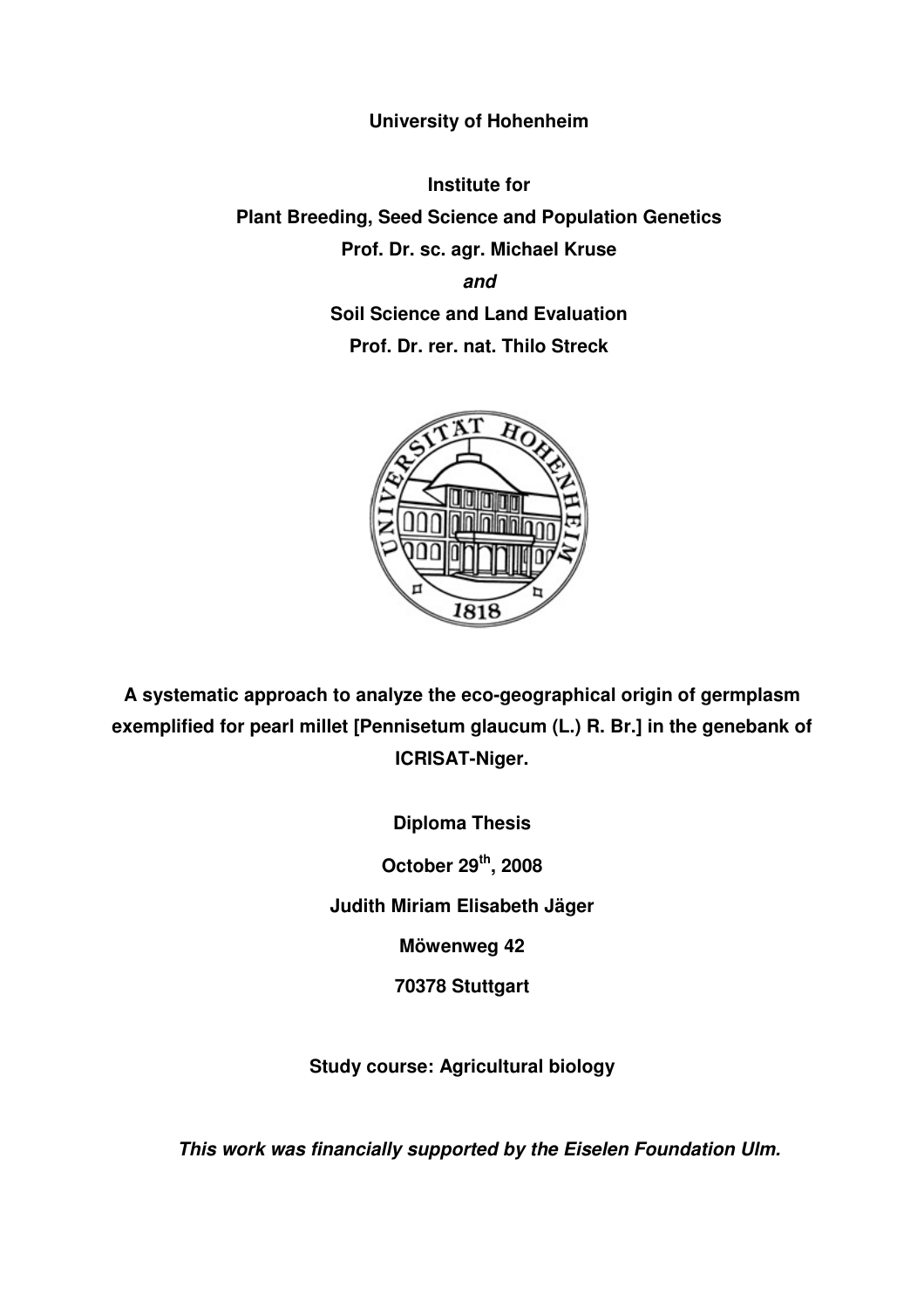## **SUMMARY**

Changes in climate and agricultural structures are major reasons for biodiversity decline. Food security is seen to be negatively affected above all in resource-poor regions, which are exposed to harsh climatic conditions, like the semi-arid regions of West Africa. Measures to counteract the negative impacts of this genetic erosion are examined and supported by governmental and non-governmental organizations. Also agricultural research centres all over the world are trying with local genebanks to preserve genetic material of important staple food crops growing in these harsh and vulnerable regions, most threatened by erosion. The present study was done in cooperation with the regional genebank of the International Crops Research Institute for the Semi-Arid Tropics (ICRISAT) at Sadoré (Niger) and aims to help ICRISAT-Niger to conserve local landraces of pearl millet (*Pennisetum glaucum*) in its West African center of origin in a complete and most efficient manner. On the basis of a newly drafted documentation system, a spatial analysis was performed to illustrate the current distribution of the collection sites of the stored accessions. Potential eco-geographical gaps within the present collection were described, to allow ICRISAT to complete the collection of this staple cereal which is most important for food security in the West African region.

The presented work is divided into two parts – data base and spatial analysis - that are depending on each other. The spatial analysis needs as foundation a good data framework, whereas the database benefits from the information extracted by the spatial analysis. The production of the catalogue was based on data of several sources, including passport, characterization and conservation data, which were assembled on-site in the genebank in Sadoré into a database of Access®. Besides the improved handling of information for internal use as shown in several examples, the catalogue offers the possibility to integrate data into the worldwide network of SINGER, to make the germplasm data accessible all over the world. Moreover, accessions which occur more than once in the genebank were identified intending to save storage costs by removing them from the genebank. To examine completeness of the collection, gaps were identified, by a GIS-based, spatial analysis. In the geographical extent of Western and Central Africa, different attribute layers were compared with the origins of the accessions to detect systematically attributes which were not covered by any accession in the collection. Prediction maps of pearl millet were calculated in DIVA-GIS, by means of climatic variables to indicate probabilities, where the identified gaps could be actually be filled in. Gaps could be noted within different countries, regions and soils. Moreover, all wild forms of pearl millet form a big gap, as they do not exist in the entire collection. The work is